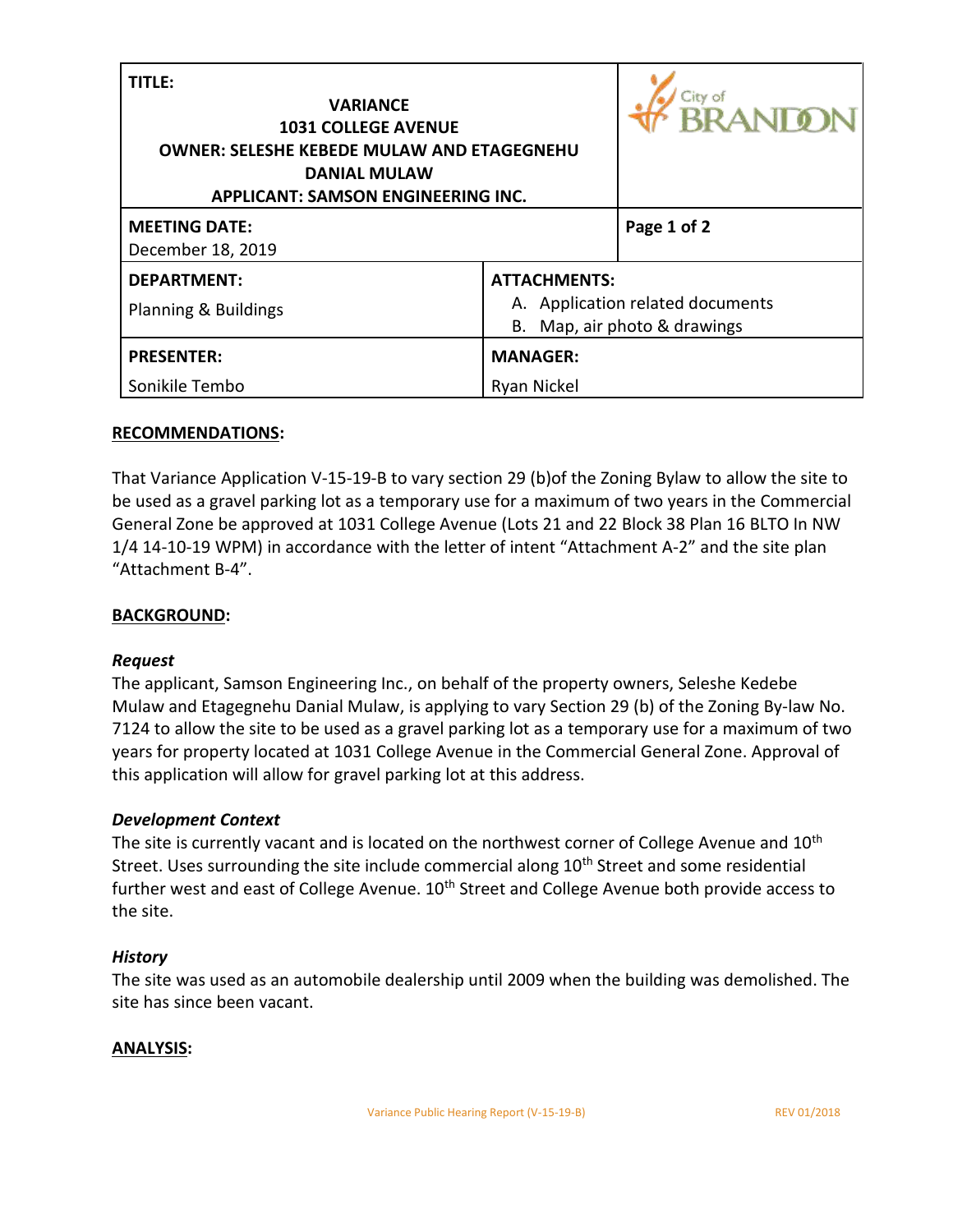The applicant would like to use the current site as gravel parking for display and sell of used cars. This use is temporary as the owner finds a buyer for the property. The request is until the property sells, or for two years, whichever is less, within which he can rent the property to a third party to display and sell cars. This requires a variance because only a paved parking lot would be permitted on this site.

# *Consistency with Part 6, Section 97(1)(b) of The Planning Act and Demonstration that the Variance:*

# *1. Will be compatible with the general nature of the surrounding area;*

The site has sat vacant for more than 10 years and the proposed use will be compatible with the surrounding area since there are some surrounding sites that have parking facing  $10<sup>th</sup>$ Street such as 863 10<sup>th</sup> street and 613 10<sup>th</sup> Street. This site use and orientation is not ideal but provides temporary use on an underused property.

*2. Will not be detrimental to the health or general welfare of people living or working in the surrounding area, or negatively affect other properties or potential development in the surrounding area;*

The proposed parking layout is restricted to the existing site and includes bumper guards and buffers to ensure the vehicles are parked with adequate spacing and not encroaching onto the right of way. This proposal will not be detrimental to the health and general welfare of the people in the area.

*3. Is the minimum modification of a zoning by-law required to relieve the injurious effect of the zoning by-law on the applicant's property; and*

There is no injurious effect on the applicant's property. However, there is an opportunity to use a vacant underused property for some revenue in the short term. This use is not the most appropriate for the site, hence its temporary nature.

*4. Is generally consistent with the applicable provisions of the development plan by-law, the zoning by-law and any secondary plan by-law*

The application is otherwise consistent with the zoning bylaw, with some minor exceptions such as the requirement for landscaping between parking and the street, and the requirement to upgrade the boulevard, which are not being required since this is a temporary use.

## *Commenting Agencies*

All comments have been addressed and summarized below.

## *Engineering*

Variance Public Hearing Report (V-15-19-B) REV 01/2018 Engineering requires an updated site plan showing the accurate width of the site, as well